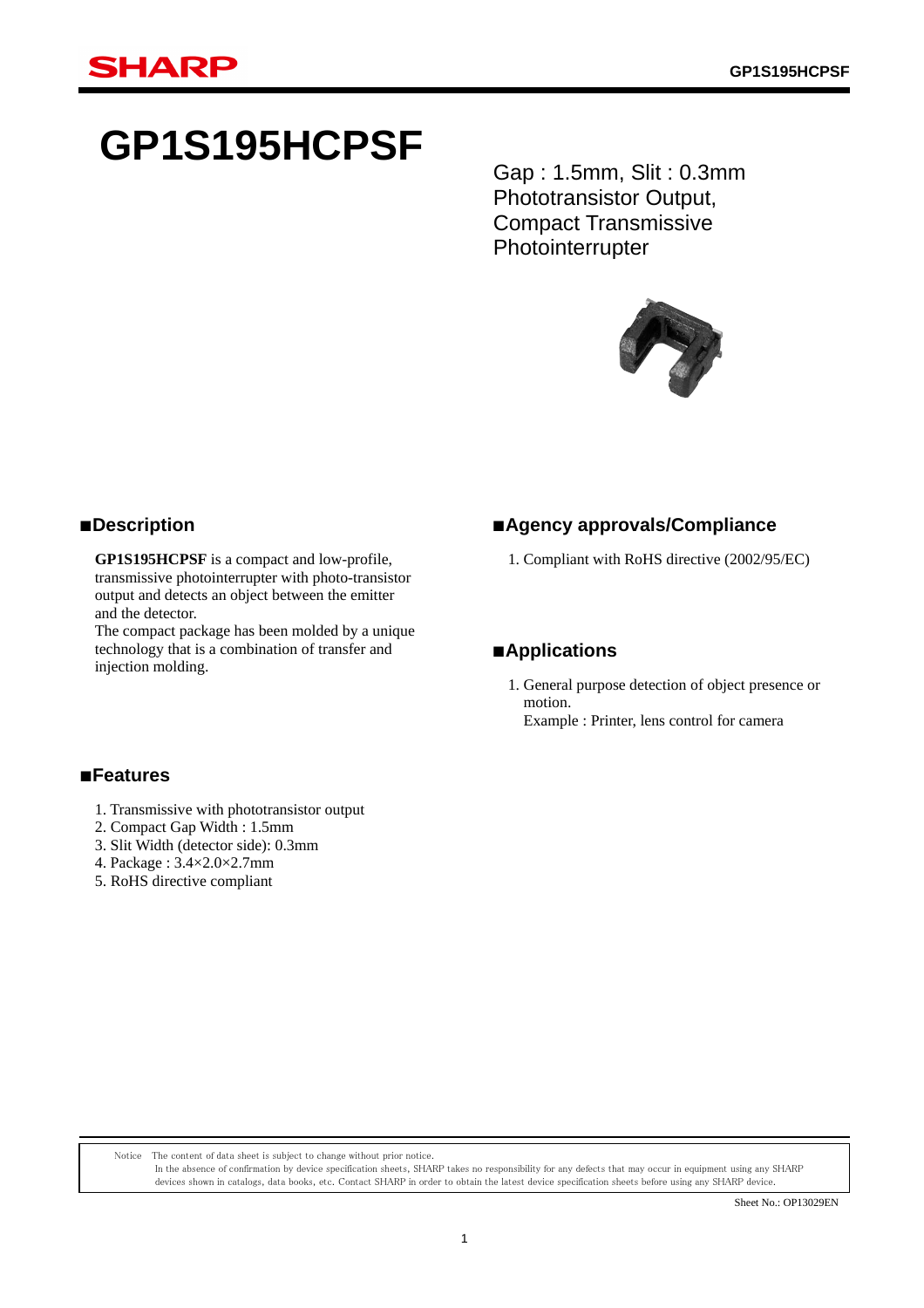## **SHARP** í

## ■**Outline**

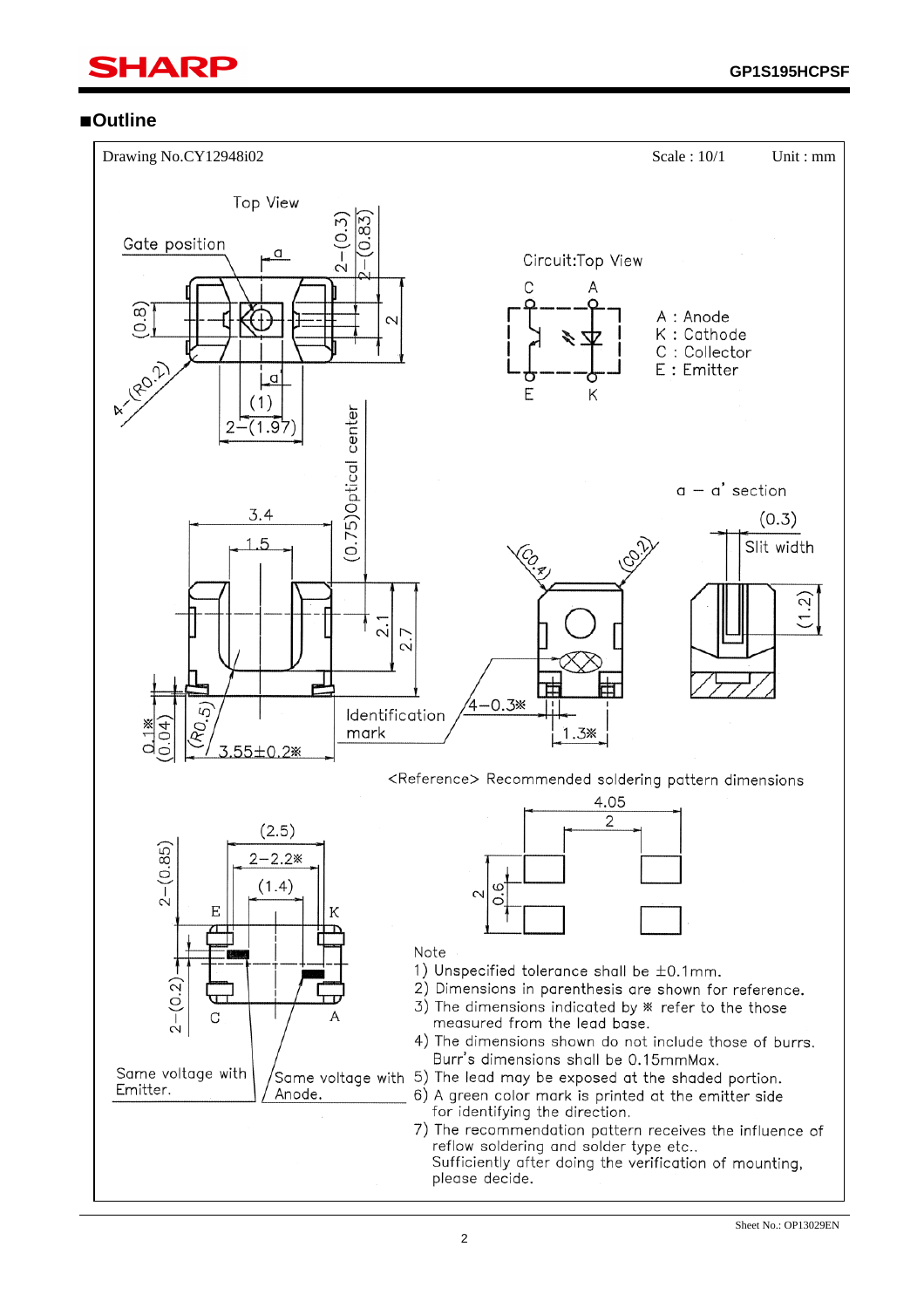## ■**Absolute maximum ratings**

|        |                             |                  |                 | $Ta=25^{\circ}C$ |
|--------|-----------------------------|------------------|-----------------|------------------|
|        | Parameter                   | Symbol           | Rating          | Unit             |
|        | Forward current             | $I_{\rm F}$      | 30              | mA               |
| Input  | Reverse voltage             | $V_{R}$          | 6               | V                |
|        | Power dissipation           | P                | 75              | mW               |
|        | Collector-emitter voltage   | $V_{CEO}$        | 35              | V                |
|        | Emitter-collector voltage   | V <sub>ECO</sub> | 6               | V                |
| Output | Collector current           | Ic               | 20              | mA               |
|        | Collector power dissipation | $P_{\rm C}$      | 75              | mW               |
|        | Total power dissipation     | Ptot             | 100             | mW               |
|        | Operating temperature       | <b>Topr</b>      | $-25$ to $+85$  | $\rm ^{\circ}C$  |
|        | Storage temperature         | <b>Tstg</b>      | $-40$ to $+100$ | $\rm ^{\circ}C$  |
|        | * soldering temperature     | <b>Tsol</b>      | 260             | $\rm ^{\circ}C$  |

\* Soldering time : 3 s or less

## ■**Electro-optical characteristics**

|            |                                         |        |                  |                                   |      |      |      | $Ta = 25^{\circ}C$ |
|------------|-----------------------------------------|--------|------------------|-----------------------------------|------|------|------|--------------------|
|            | Parameter                               |        | Symbol           | Conditions                        | MIN. | TYP. | MAX. | Unit               |
|            | Forward voltage                         |        | $\rm V_F$        | $IF=20mA$                         |      | 1.2  | 1.4  | V                  |
| Input      | Reverse current                         |        | $I_{R}$          | $V_R = 3V$                        |      |      | 10   | $\mu A$            |
| Output     | Collector dark current                  |        | I <sub>CEO</sub> | $V_{CF} = 20V$                    |      |      | 100  | nA                 |
|            | Collector current                       |        | Ic               | $V_{CE}$ =5V, I <sub>F</sub> =5mA | 150  |      | 600  | $\mu A$            |
| Transfer   |                                         | (Rise) | tr               | $V_{CE}=5V$ , Ic=100 $\mu$ A      |      | 50   | 150  | μs                 |
| character- | Response time                           | (Fall) | tf               | $R_I = 1k\Omega$                  |      | 50   | 150  | μs                 |
| is tics    | Collector-emitter<br>saturation voltage |        | $V_{CE}(sat)$    | $I_F=10$ mA, Ic=40 $\mu$ A        |      |      | 0.4  | V                  |

(Test circuit for response time)



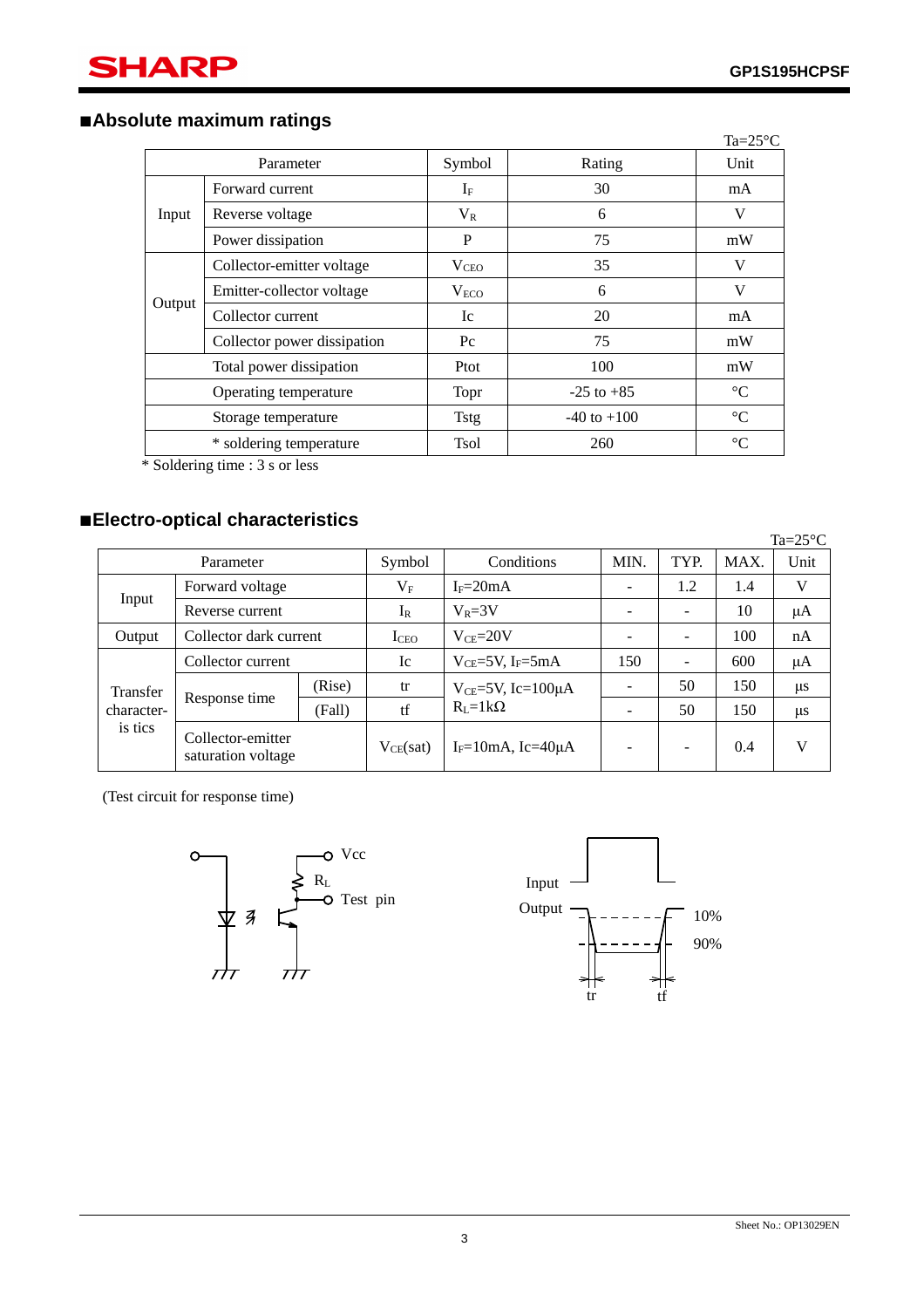



Foward current vs. ambient temperature

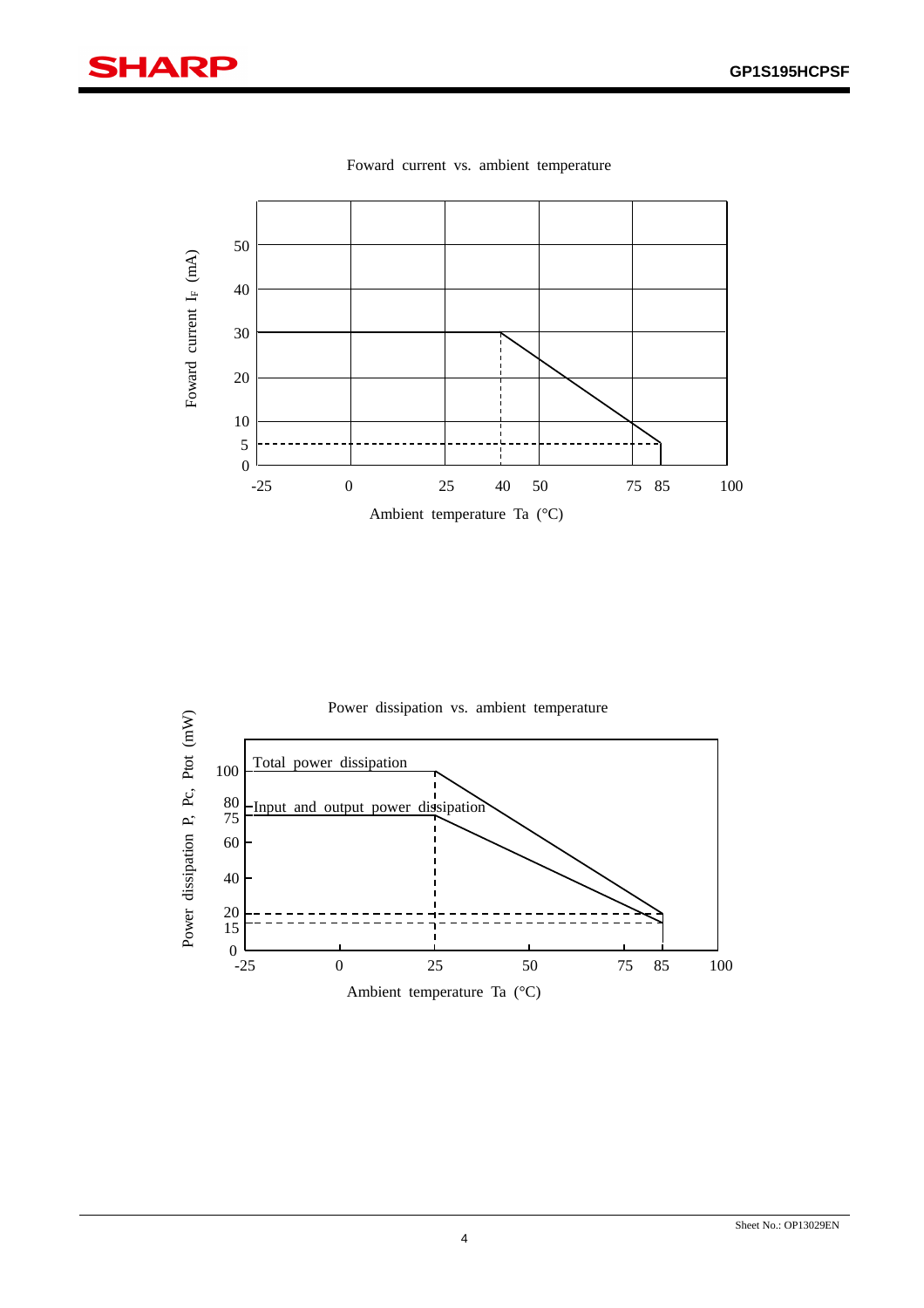



Relative collector current vs. shield distance 1 (Reference value)

Relative collector current vs. shield distance 2 (Reference value)

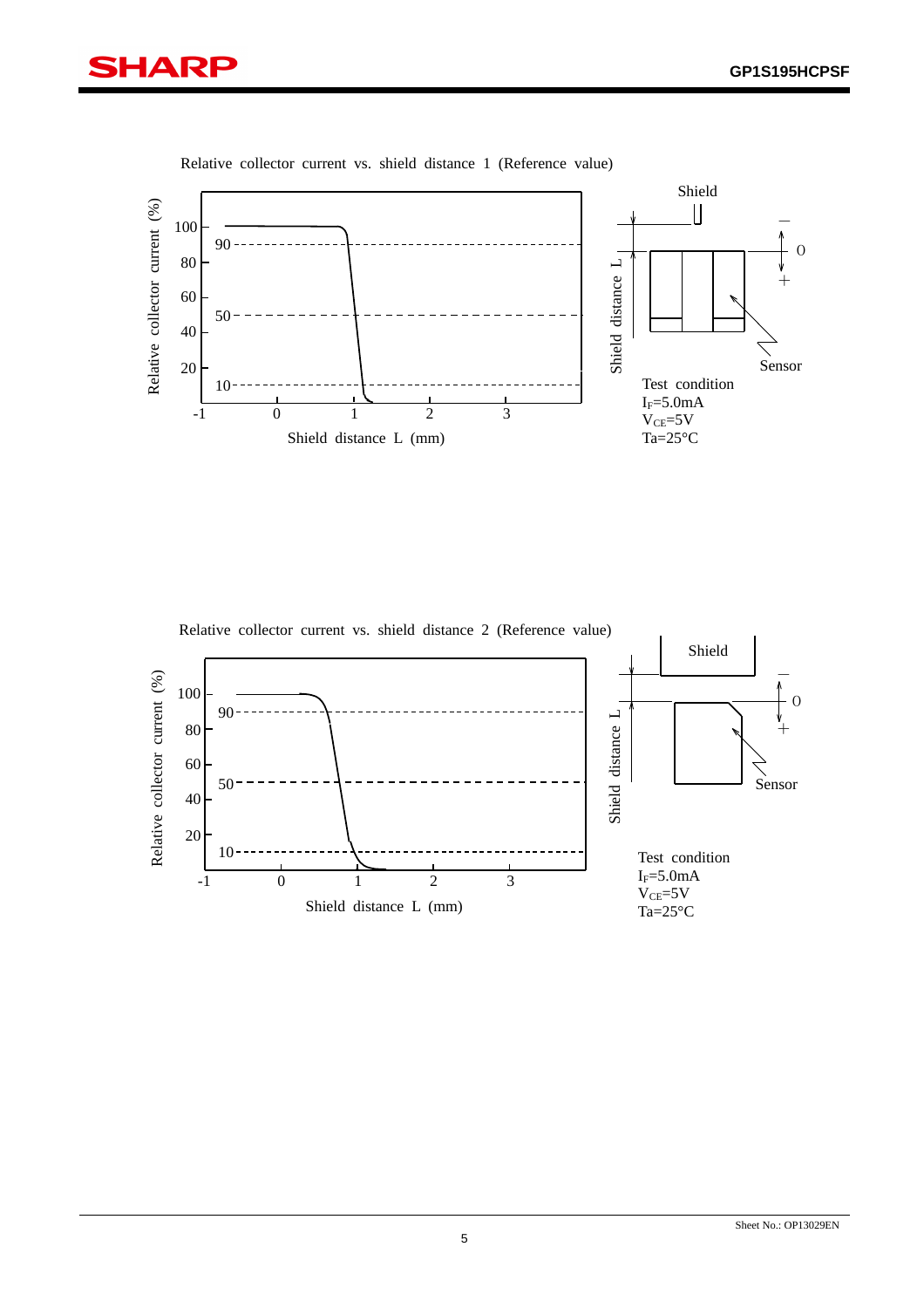## SHARP

## ■**Supplements**

●Parts

í

Refer to the attached sheet, Page 8.

●Packing

Refer to the attached drawing No. CY12949i09A, Page 9.

●ODS materials

This product shall not contain the following materials.

Also, the following materials shall not be used in the production process for this product.

Materials for ODS : CFC<sub>S</sub>, Halon, Carbon tetrachloride, 1.1.1-Trichloroethane (Methyl chloroform)

●Specified brominated flame retardants

Specified brominated flame retardants (PBB and PBDE) are not used in this device at all.

●Compliance with each regulation

- 1) The RoHS directive(2002/95/EC)
	- This product complies with the RoHS directive(2002/95/EC)

Object substances: mercury,lead, cadmium,hexavalent chromium,polybrominated biphenyls (PBB) and polybrominated diphenyl ethers (PBDE)

2) Content of six substances specified in Management Method for Control of Pollution Caused by Electronic

Information Products Regulation (Chinese : 电子信息产品污染控制管理办法).

|                  | Toxic and hazardous substances |                 |                 |                                       |                                      |                                             |  |  |
|------------------|--------------------------------|-----------------|-----------------|---------------------------------------|--------------------------------------|---------------------------------------------|--|--|
| Category         | Lead<br>(Pb)                   | Mercury<br>(Hg) | Cadmium<br>(Cd) | Hexavalent<br>chromium<br>$(Cr^{6+})$ | Polybrominated<br>biphenyls<br>(PBB) | Polybrominated<br>diphenyl ethers<br>(PBDE) |  |  |
| Photointerrupter |                                |                 |                 |                                       |                                      |                                             |  |  |

✓: indicates that the content of the toxic and hazardous substance in all the homogeneous materials of the part is below the concentration limit requirement as described in SJ/T 11363-2006 standard.

●Product mass : Approximately 22mg

●Taping specification : Refer to the attachment-2.

●Moisture-proof package specification : Refer to the attachment-3.

●Country of origin : Japan and China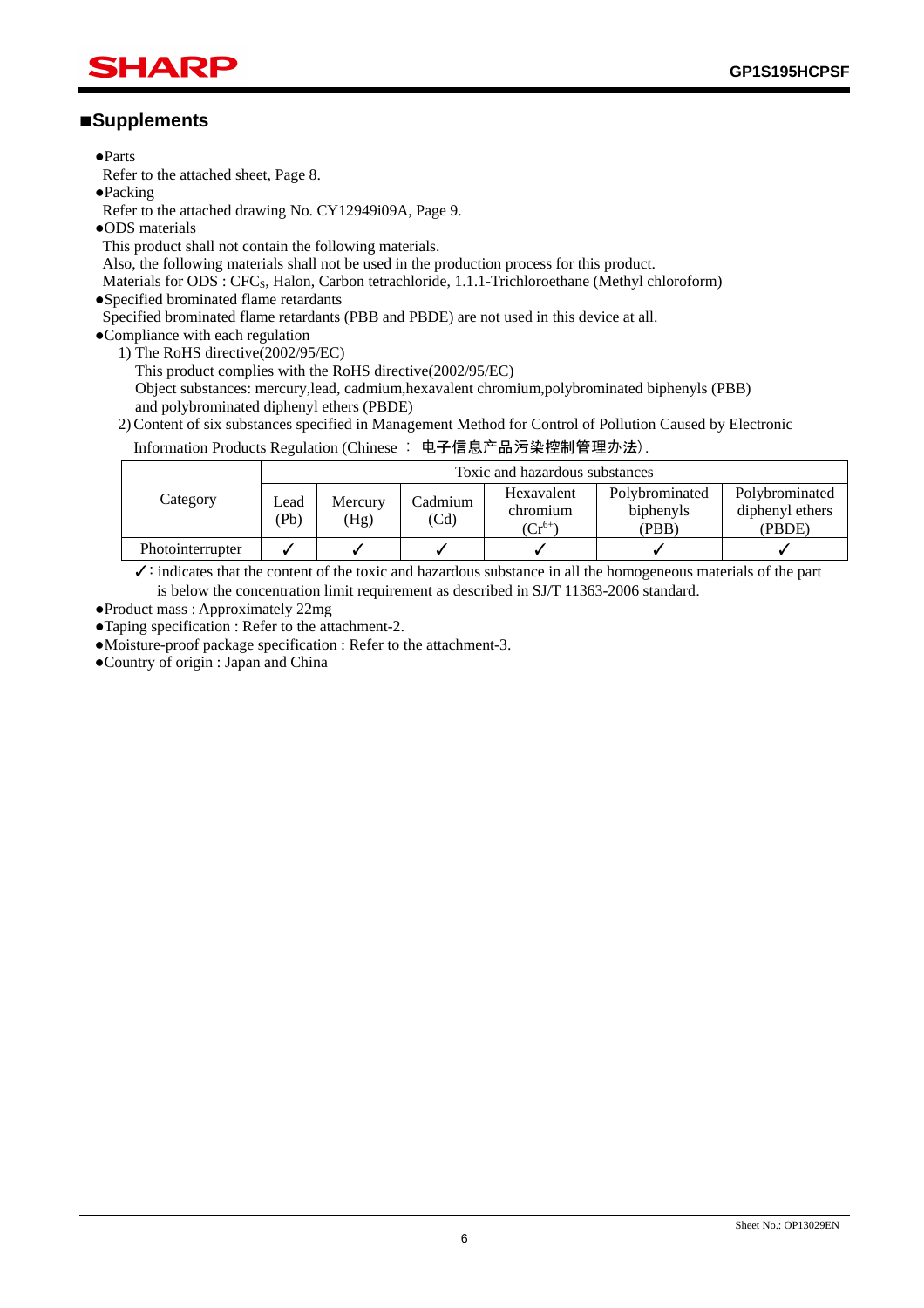## HAR

### ■**Notes**

í

●Circuit design

In circuit designing, make allowance for the degradation of the light emitting diode output that results from long continuous operation. (50% degradation/5 years)

●Prevention of detection error

To prevent photointerrupter from faulty operation caused by external light, do not set the detecting face to the external light.

●Position of opaque board

Opaque board shall be installed at place 1.4mm or more from the top of elements.



#### ●Print circuit board design

Because a portion of the internal lead may be exposed at the back of the product, please consider it in the pattern design for a print circuit board design.

- ●Soldering
- (1) Reflow soldering
- Please do only two soldering at the temperature and the time within the temperature profile in attachment-1. (2) Hand soldering

 To solder onto lead pins, please iron ahead temperature at 260°C for 3seconds or less. Please also take care not to let mechanical stress exert on package and lead pins when soldering. Please have soldering adjustment, etc. after GP1S195HCPSF is cooled down, and also note that the outer mold resin may be meltdown by heating for a long time.

 Since the tip of the lead has exposed lead frame base material, there is a case not to be soldered, so please consider the soldering pattern on a print circuit board to solder well with the bottom and side surface of the lead.

#### ●Cleaning

Cleaning shall be carried out under the below conditions to avoid keeping solvent, solder and flux on the device.

- (1) Solvent cleaning : Solvent temperature 45°C or less, Immersion for 3min. or less
- (2) Ultrasonic cleaning : Since the influence to the product may changes by the conditions of the ultrasonic power, time, the tank size, PCB size, the product installation condition, etc., please evaluate with actual conditions and confirm before usage.
- (3) The cleaning shall be carried out with solvent below. Solvent : Ethyl alcohol, Methyl alcohol

#### ●Lead pin

Lead terminals of this product are tin copper alloy plated. Before usage, please evaluate solder ability with actual conditions and confirm. The uniformity in color for the lead terminals are not specified.

- ●Storage and management after open
- 1-1 Storage condition : Storage shall be in accordance with the below conditions.

```
 Storage temp. : 5 to 30°C
```
- Storage humidity : 70%RH or less
- 1-2 Treatment after open
- (1) After open, please mount at the conditions of humidity  $60\%RH$  or less and temperature 5 to 25 $\degree$ C within 2 days.
- (2) In case of long time storage after open, please storage at the conditions of humidity 70%RH or less and temperature 5 to 30°C by using dry box or resealing with desiccant in moisture-proof bag by sealer and mount within 2 weeks.
- 1-3 Baking before mounting

 In case that it could not carry out the above treatment, it is able to mount with baking treatment. However baking treatment shall be limited only 1 time. Although it is possible to have baking treatment with taping package, please bake it by putting a reel with standing situation. Please do not lay it down since it may change the reel shape and occur a mounting problem. Since a label and a fixing tape for the carrier tape does not have enough heat resistance, there may be a case to leave some paste. Recommended baking conditions : 100°C, 16 to 24 hours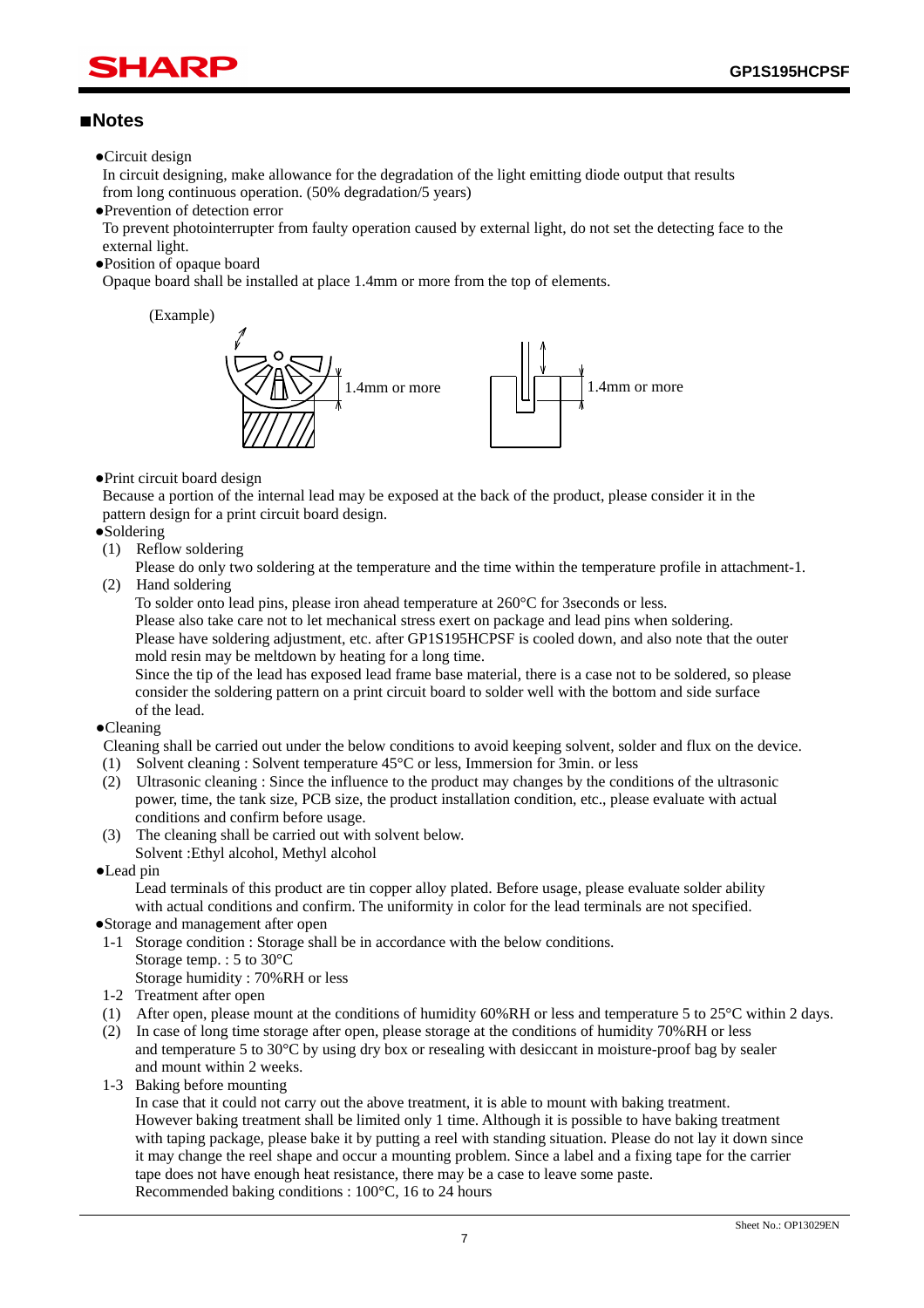## **SHARP**

## ■**Parts**

í

This product uses the below parts.

●Light detector (Quantity : 1)

| Type            | Material        | Maximum sensitivity<br>(nm) | Sensitivity<br>(nm) | Response time<br>$(\mu s)$ |
|-----------------|-----------------|-----------------------------|---------------------|----------------------------|
| Phototransistor | Silicon<br>(Si) | 930                         | 700 to 1200         | 20                         |

●Light emitter (Quantity : 1)

| Type                                            | Material | Maximum light emitting<br>wavelength (nm) | I/O Frequency<br>(MHz) |
|-------------------------------------------------|----------|-------------------------------------------|------------------------|
| Infrared light emitting diode<br>(non-coherent) | GaAs     | 950                                       | 0.3                    |

●Material

| Case                            | Lead frame | Lead frame plating |
|---------------------------------|------------|--------------------|
| Black PPS resin<br>$(UL 94V-0)$ | 42 Alloy   | SnCu plating       |

## ●Others

This product shall not be proof against radiation flux.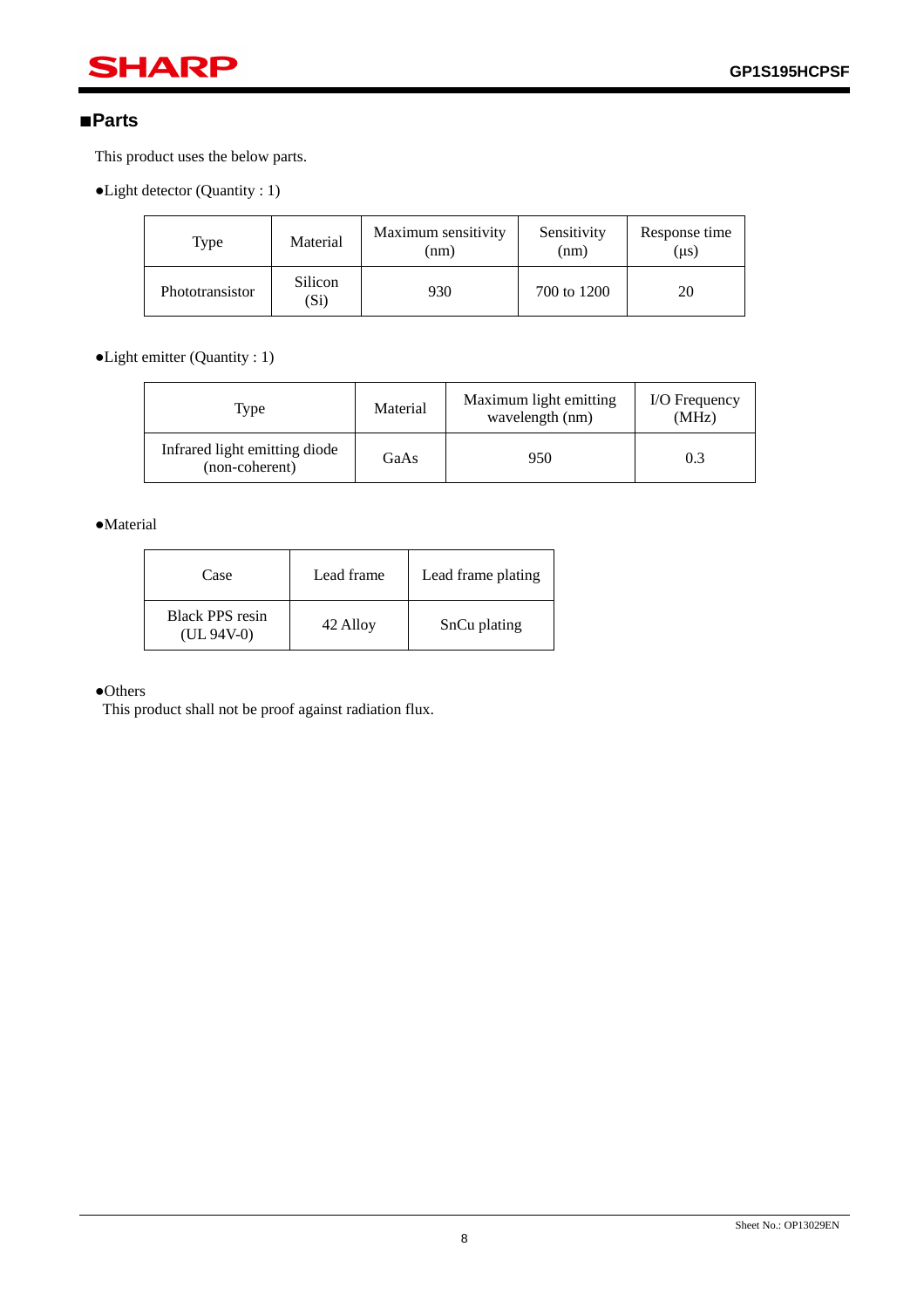í

## ■**Packing (Drawing No.:CY12949i09A)**



#### 1. Packing materials

| No. | Name                     | Material         | The number of use |
|-----|--------------------------|------------------|-------------------|
|     | Packing case             | Paper corrugated |                   |
| 2   | Pad                      | Cardboard        |                   |
| 3   | Reel                     | PPE              |                   |
| 4   | Carrier tape             | РC               |                   |
| 5   | Cover tape               | PET              |                   |
| 6   | Label                    | Paper            |                   |
| 7   | Silica gel               |                  |                   |
| 8   | Humidity indicator       | Paper            |                   |
| 9   | Aluminium laminated sack | Al-Polyethylene  |                   |
|     | 10   Kraft tape          |                  |                   |

2. Packing Quantity

 $\cdot$ 

1. Packing reel: 5000pcs / One reel

2. Packing case: 20000pcs / One case (Gross weight: Approx. 3.2kg)

3.Indication items

The contents of the carton indication conforms to EIAJ C-3 and the following items are indicated.

Model No., Internal production control name, Quantity, Packing date, Corporate name, Country of origin 4. Packing method

- 1. A taping reel containing 5,000pcs products with a label and an indicator are put into an Aluminium laminated sack with a silica gel and seal the sack.
- 2. The contents of the carton indication conforms to EIAJ C-3 and the following items are indicated. Model No., Internal production control name, Quantity, Packing date, Corporate name, Country of origin
- 3. 4 sacks are contained to a packing case with pads which are put upper and bottom of each sack.

4. The packing case is sealed off with the kraft tape. Indicates Model No., Internal production control name, Quantity, Packing date, Corporate name, Country of origin on the packing case.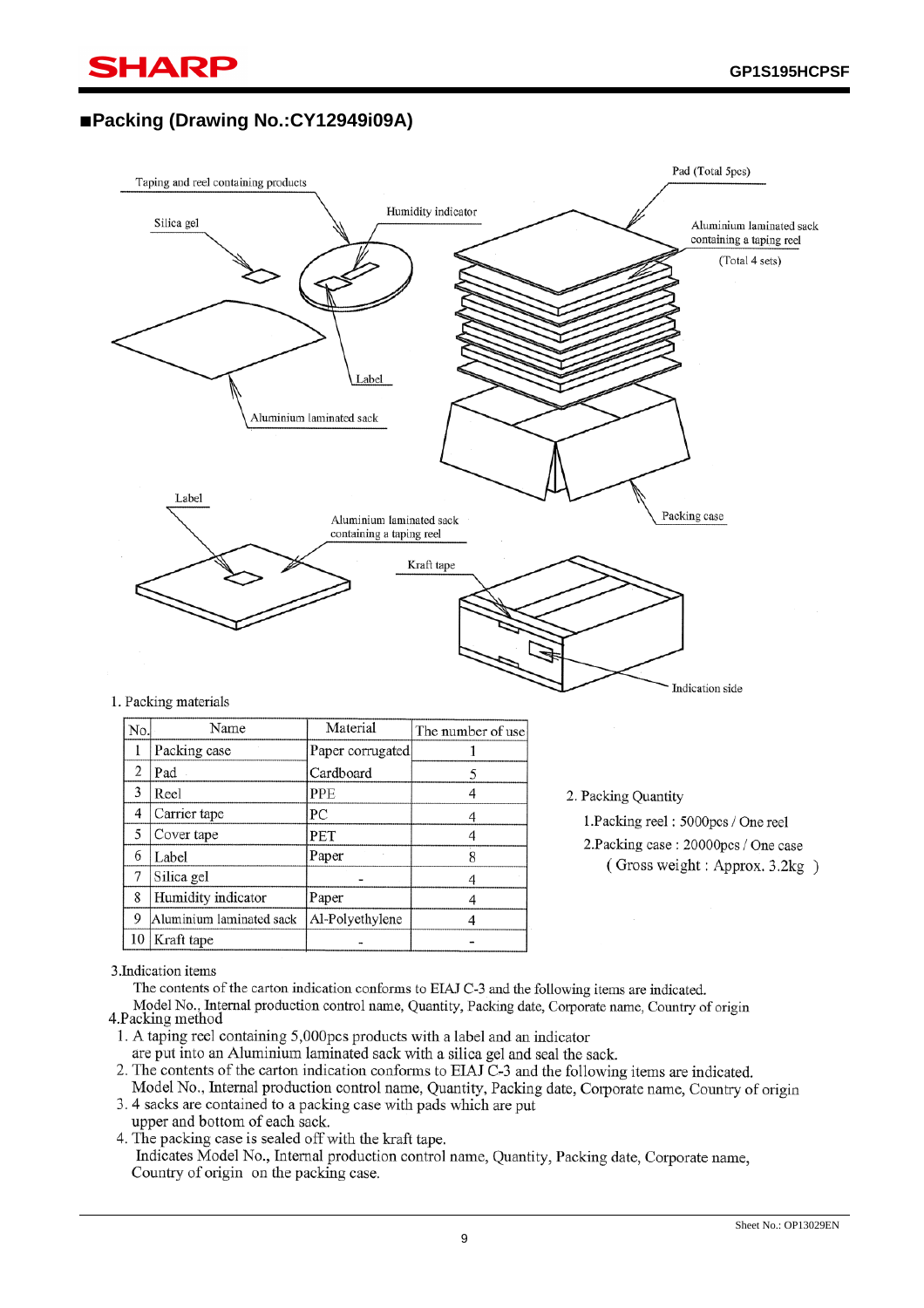

#### (Attachment-1)

Precautions for Soldering photointerrupter

1. In case of reflow soldering,

 Please do only one soldering at the temperature and the time within the temperature profile as shown in the figure below.



#### 2. Other precautions

 An infrared lamp used to heat up for soldering may cause a localized temperature rise in the resin. So keep the package temperature within that specified in Item 1.

Also avoid immersing the resin part in the solder.

Even if within the temperature profile above, there is the possibility that the

gold wire in package is broken in case that the deformation of PCB gives the affection to lead pins.

Please use after confirmation the conditions fully by actual solder reflow machine.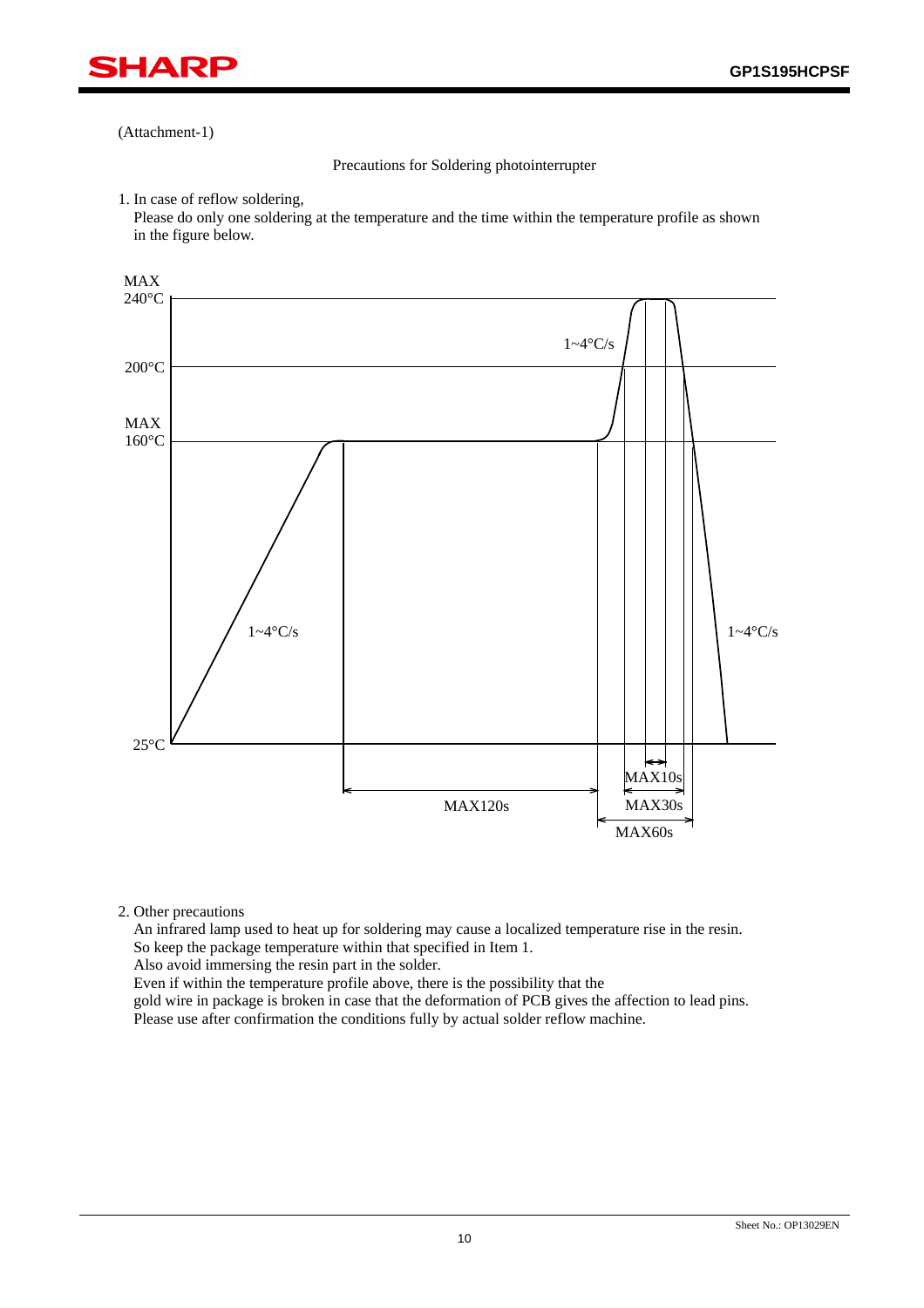

(Attachment-2-1)

Package specifications (φ330mm reel)

1. Application

This specification applies to the taping specifications and the relation items for the GP1S195HCPSF.

- 2. Taping method
- 2.1 Tape structure and Dimensions (Refer to the attached sheets-2-2)
- 2.1.1 The tape shall have a structure in which a cover tape is sealed heat-pressed on the carrier tape made by polystyrene to protect against static electricity.
- 2.2 Reel structure and Dimensions (Refer to the attached sheets-2-3)
- 2.3 Direction of product insertion (Refer to the attached sheets-2-3)
- 2.3.1 Product direction in carrier tape shall direct to the detector at the hole side on the tape.
- 3. Repair method of sealing error
- 3.1 In case of repairing a sealing error, three sides of a cover tape matching to the product insertion portion are opened by a cutter and it will be closed by adhesiveness tape after repairing.
- 4. Adhesiveness of cover tape
- 4.1 The exhalation force between carrier tape and cover tape shall be 0.2N to 1.0N for the angle from 160°to 180°.
- 5. Rolling method and quantity
- 5.1 Wind the tape back on the reel so that the cover tape will be outside the tape.
- 5.2 Attach more than 25cm of blank tape to the trailer and the leader of the tape and fix the both ends with adhesive tape.
- 5.3 One reel shall contain 5,000 pcs.
- 6. Indication items

 The contents of the carton indication conforms to EIAJ C-3 and the following items are indicated. Model No., Internal production control name, Quantity, Packing date, Corporate name, Country of origin

7. Safety protection during shipping

There shall be no deformation of component or degradation of electrical characteristics due to shipping.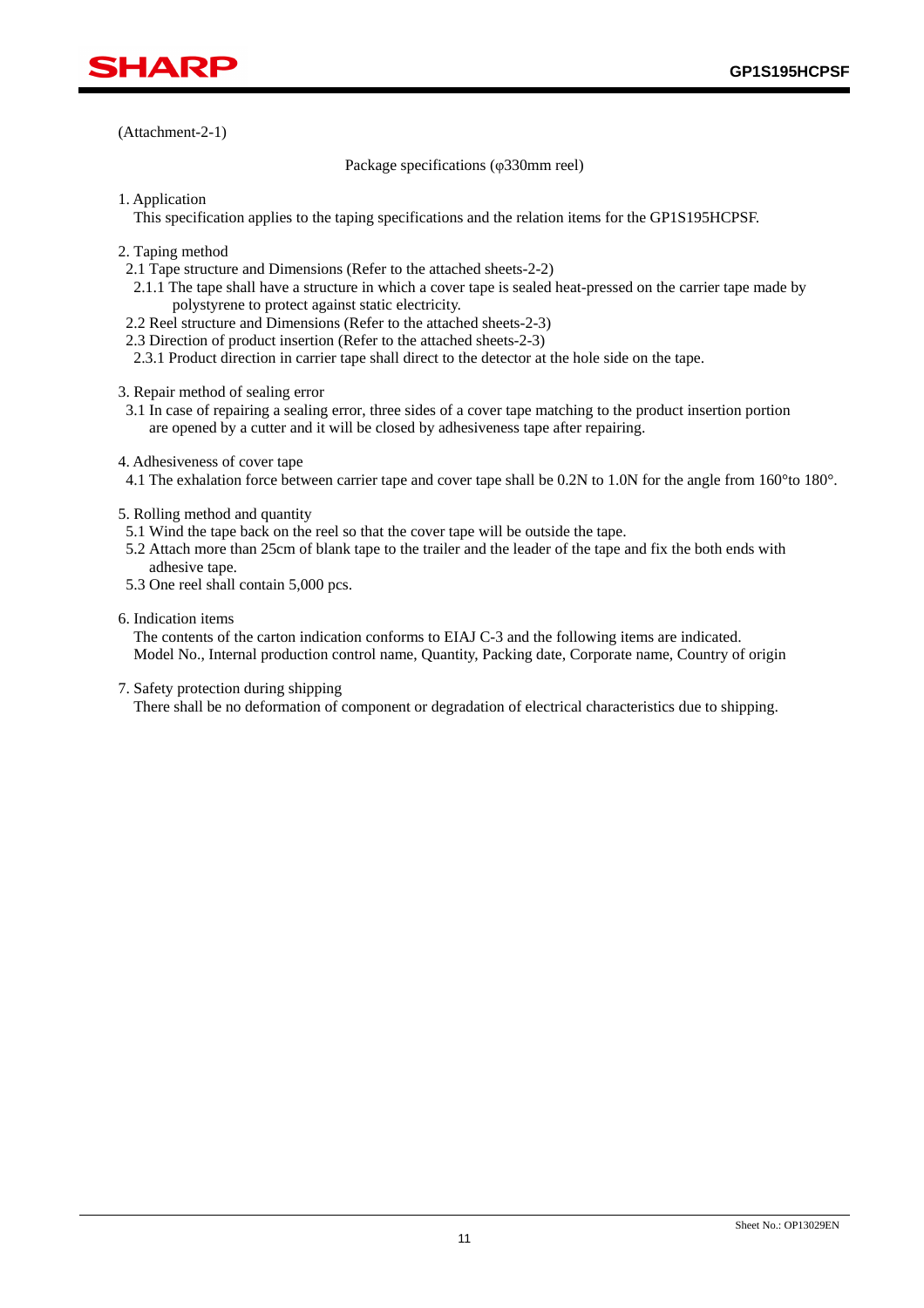## **SHARP** í

#### (Attachment-2-2)

2.1 Tape structure and dimensions



| Symbol | Dimensions     |           |                |           |           |                         |
|--------|----------------|-----------|----------------|-----------|-----------|-------------------------|
| Unit   | $\overline{A}$ |           |                |           |           |                         |
| mm     | $\pm$ 0.3      | $\pm$ 0.1 | $\pm 0.1$<br>— | $\pm 0.1$ | $\pm$ 0.1 | $\pm$ 0. $\overline{1}$ |
|        | $\mathsf{v}$ . |           | ιυ             | <b></b>   | ∼.        |                         |

| Symbol <sup>1</sup> | Dimensions          |                   |                           |                   |                                     |  |
|---------------------|---------------------|-------------------|---------------------------|-------------------|-------------------------------------|--|
| Unit                |                     |                   |                           |                   | <b>TT</b>                           |  |
| mm                  | $+0.1$<br>$-0$<br>Ø | $\pm 0.1$<br>∪. ∪ | $\pm 0.05$<br>ററ<br>∪. ∪∪ | $\pm$ 0.1<br>2.95 | $\pm 0.1$<br>りに<br>$\Omega$<br>4.40 |  |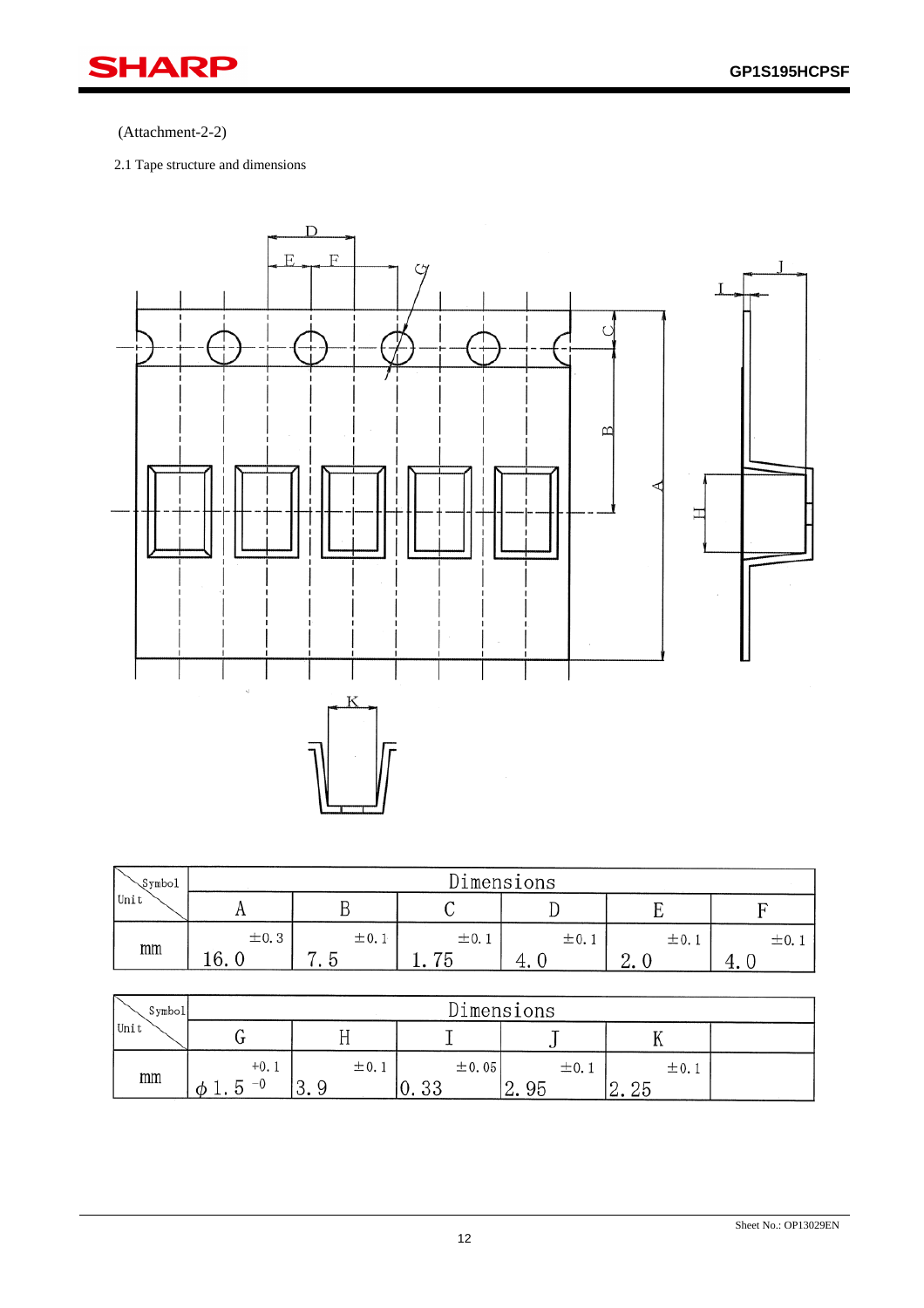

(Attachment-2-3)

2.2 Reel structure and dimensions



| Symbol | Dimensions   |               |                       |                                               |                         |     |                     |
|--------|--------------|---------------|-----------------------|-----------------------------------------------|-------------------------|-----|---------------------|
| Unit   |              |               |                       |                                               |                         |     |                     |
| mm     | $330 \pm 2.$ | $5 + i$<br>01 | $100 \pm 1$<br>$-L+U$ | $13 + 0$<br>Iυ<br>$\mathsf{v}\cdot\mathsf{u}$ | $+\alpha$<br>v. o<br>41 | 22. | $\Omega +$<br>.U. 5 |

2.3 Direction of product insertion

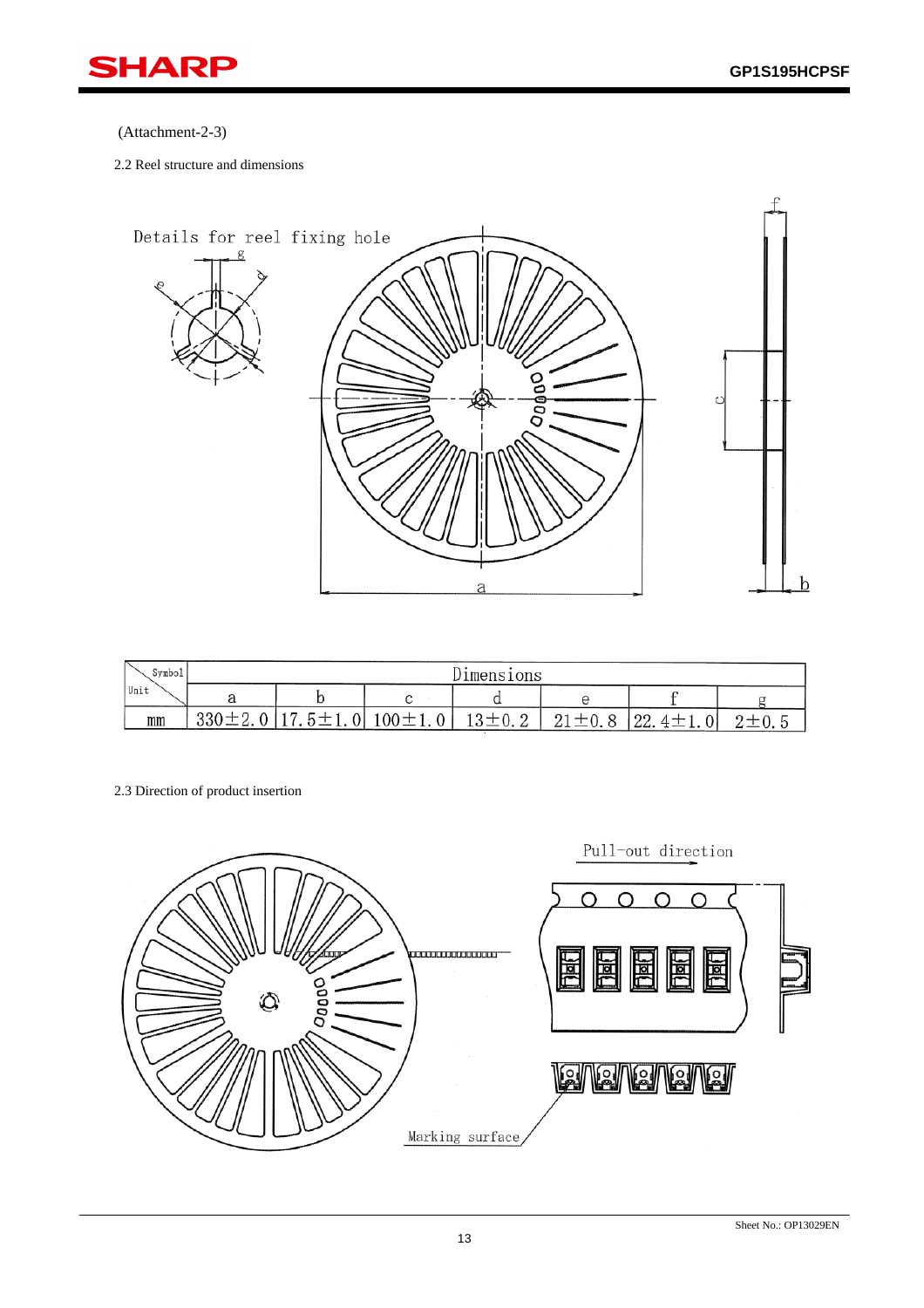

(Attachment-3-1)

#### Moisture-proof package specification

1. Application

This specification applies to the moisture-proof package for the GP1S195HCPSF.

2. Packaging specifications

2.1 Packaging material

| Name                    | Material              |
|-------------------------|-----------------------|
| Aluminum laminated sack | Aluminum polyethylene |
| Label                   | Paper(-made)          |
| Silica gel              |                       |
| Outer case              | Paper(-made)          |
| Pad                     | Paper(-made)          |
| Indicator               | Paper(-made)          |

2.2 Packaging method

2.2.1 Seal a reel with 5,000pcs products into an aluminum laminated bag included the ruled silica gel quantity.

2.2.2 Fill up the blank of label and paste on the bag.

2.2.3 Put the moisture-proof laminated bag in the ruled case (4bag/case).

A pad is attached at both top and bottom of every bag.

| Package shape               | Product     | <b>Ouantity</b>   | Moisture-proof sack Quantity |
|-----------------------------|-------------|-------------------|------------------------------|
| Tape-reel $(\varphi$ 330mm) | Single      | $5,000$ pcs./reel | lreel/bag                    |
| .                           | $\sim$ 0.00 |                   |                              |

 Minimum order Quantity : 5,000pcs (1 reel/bag) 2.2.4 The packing case is sealed off with the kraft tape.

Indicates Model No., Internal production control name, Quantity, Packing date, Corporate name,

Country of origin on the packing case. (20,000 pcs of product in a packing case)

\*However 5,000pcs per one reel will be decreased when failure device is removed.

3. Storage and management after open

3.1 Storage condition : Storage shall be in accordance with the below conditions.

Storage temp. : 5 to 30°C

Storage humidity : 70%RH or less

3.2 Treatment after open

(1) After open, please mount at the conditions of humidity 60%RH or less and temperature 5 to 25°C within 2 days.

 (2) In case of long time storage after open, please storage at the conditions of humidity 70%RH or less and temperature 5 to 30°C by using dry box or resealing with desiccant in moisture-proof bag by sealer and mount within 2 weeks.

3.3 Baking before mounting

 In case that it could not carry out the above treatment, it is able to mount with baking treatment. However baking treatment shall be limited only 1 time. Although it is possible to have baking treatment with taping package, please bake it by putting a reel with standing situation. Please do not lay it down since it may change the reel shape and occur a mounting problem. Since a label and a fixing tape for the carrier tape does not have enough heat resistance, there may be a case to leave some paste. Recommended baking conditions : 100°C, 16 to 24 hours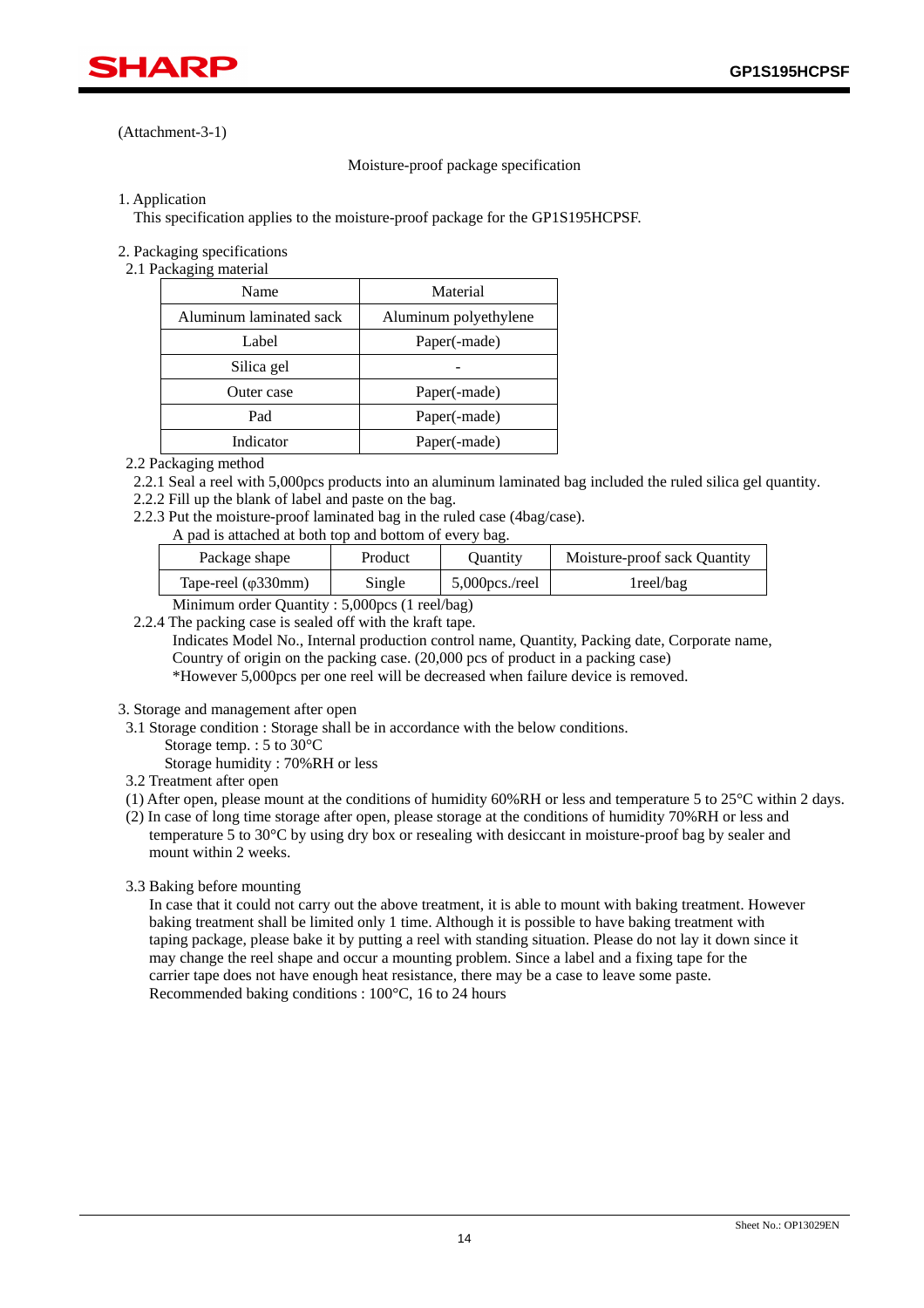

(Attachment-3-2)

3.3 Baking treatment before mounting

3.3.1 Placement of reels in an oven



- 1) Please hang reels by using a center hole for fixing the reel. Please keep some space between reels for better air rotation in the oven. Please do not lay a reel down in the oven to avoid any damages for the tape edge and the flange of reel.
- 2) Please make sure the carrier tape does not have any slack in a reel before baking to avoid peeling the cover tale off. Since the tape using for fixing carrier tape is not heatproof, there is a case to remain glue. So if necessary, please change the tape to a heatproof one.